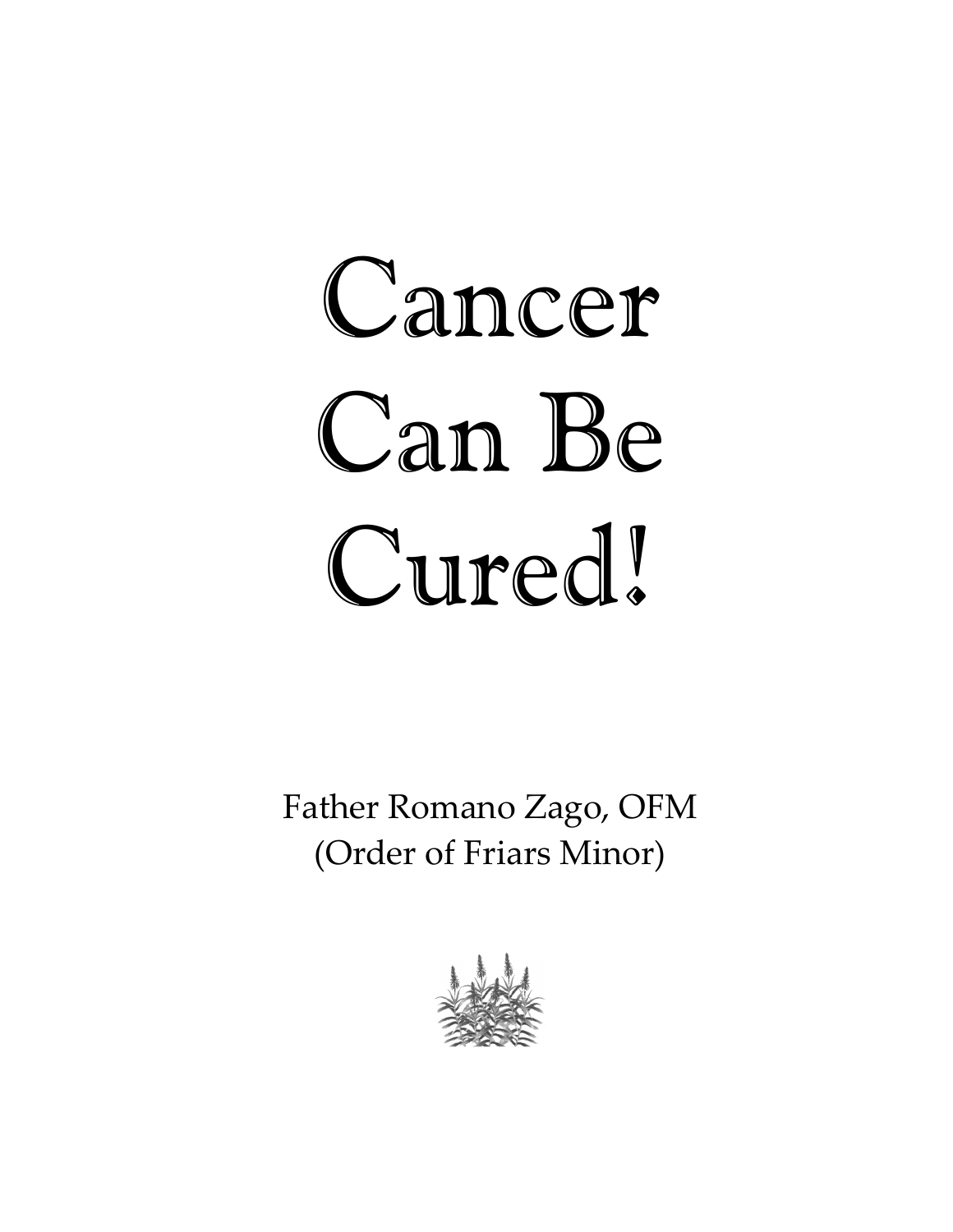This small book teaches how to treat cancer and other diseases, practically and inexpensively, without being subjected to mutilation or using pharmaceutical drugs, without side effects, and without having to leave home. – Father Romano Zago

Father Romano Zago, OFM, was born in Lajeado (RS) Brazil on August 11, 1932. He was ordained a Franciscan Friar in 1958 after having studied philosophy and theology. In 1971, he received a degree in literature and foreign languages (Latin, Portuguese, French and Spanish) from the faculty of literature at Pontifical Catholic University of Rio Grande do Sul.

In 1988, while presiding at the San Antonio parish in Pouso Novo (RS) Brazil, he learned from local natives about a potent all-natural Aloe arborescens recipe they use for curing cancer. He began to test it with the chronically ill. It was here he first observed the positive results obtained with nutrition against advanced disease states. Afterwards, he was sent to Jerusalem and Italy, where he continued to see great success in the chronically ill being cured when he recommended they try this recipe made with the whole leaf of the native Aloe arborescens plant. This inspired him to devote his life to research and education on Aloe and the recipe that has been published in three books he has written. At the request of many people and organizations, he has given lectures and conferences in Portugal, Spain, Switzerland, France, Italy and Brazil about the ability of the human body to heal and regulate itself when supplied with the cell-required concentrated micronutrients

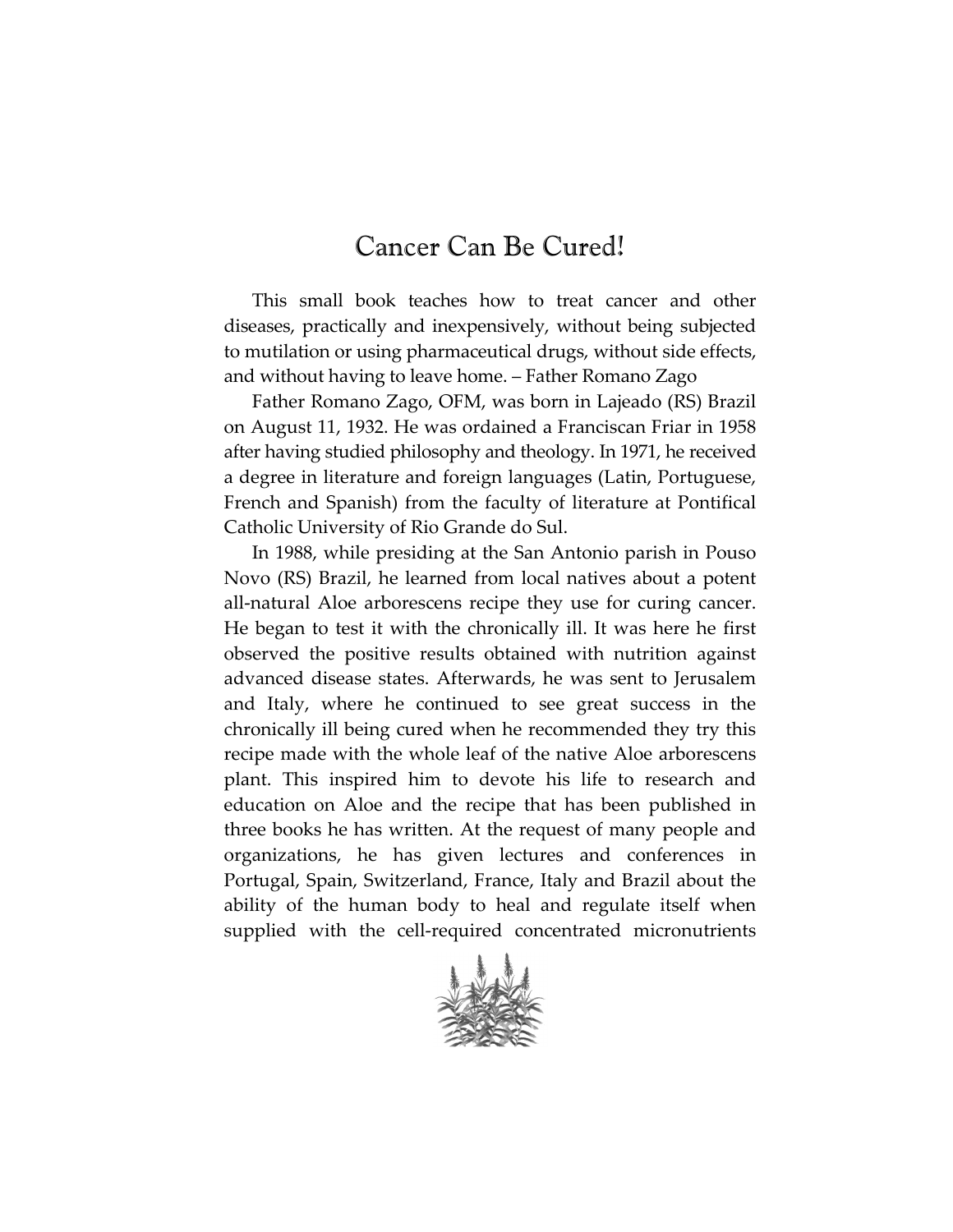found in the polysaccharides (complex sugar molecules) of this Aloe plant species and the recipe.

"Aloe isn't medicine and yet…it Cures!" is another book by Father Romano Zago that continues the story of the Brazilian recipe with Aloe arborescens that is told in this book, "Cancer Can Be Cured," which includes an appendix titled "The Scientific Monographic History of Aloe Vera and Aloe Arborescens." In "Aloe isn't medicine and yet…it Cures", Father Zago explains how the abundant supply of herbal therapeutic and medicinal properties of Aloe arborescens restores the immune system so the cells and organs of the body can regain their normal functioning. He indicates, in simple practice, how to use the plant recipe to detoxify the whole body and boost the immune system to fight over 100 types of illnesses, including diabetes, depression and obesity.

*Aloe arborescens is cultivated in regions of Brazil, Africa and the Mediterranean, but not North America.*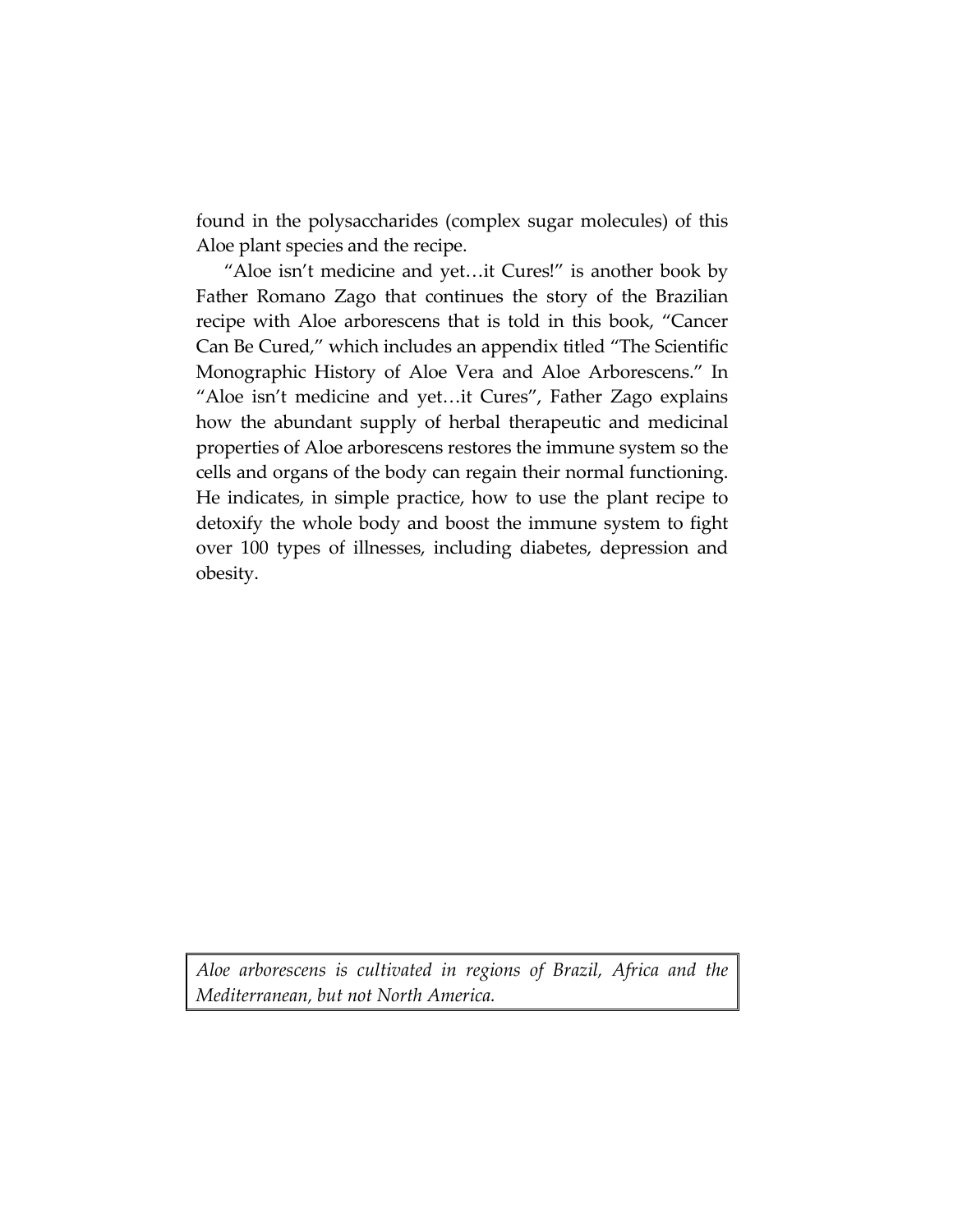# Contents

# Chapter Page Number

| The composition of Aloe vera or barbadensis 119 |  |
|-------------------------------------------------|--|
|                                                 |  |
|                                                 |  |
|                                                 |  |
|                                                 |  |
| Appendix: The Scientific Monographic History    |  |
| of Aloe Vera and Aloe Arborescens173            |  |
| Bibliography and Specific International         |  |
|                                                 |  |
|                                                 |  |

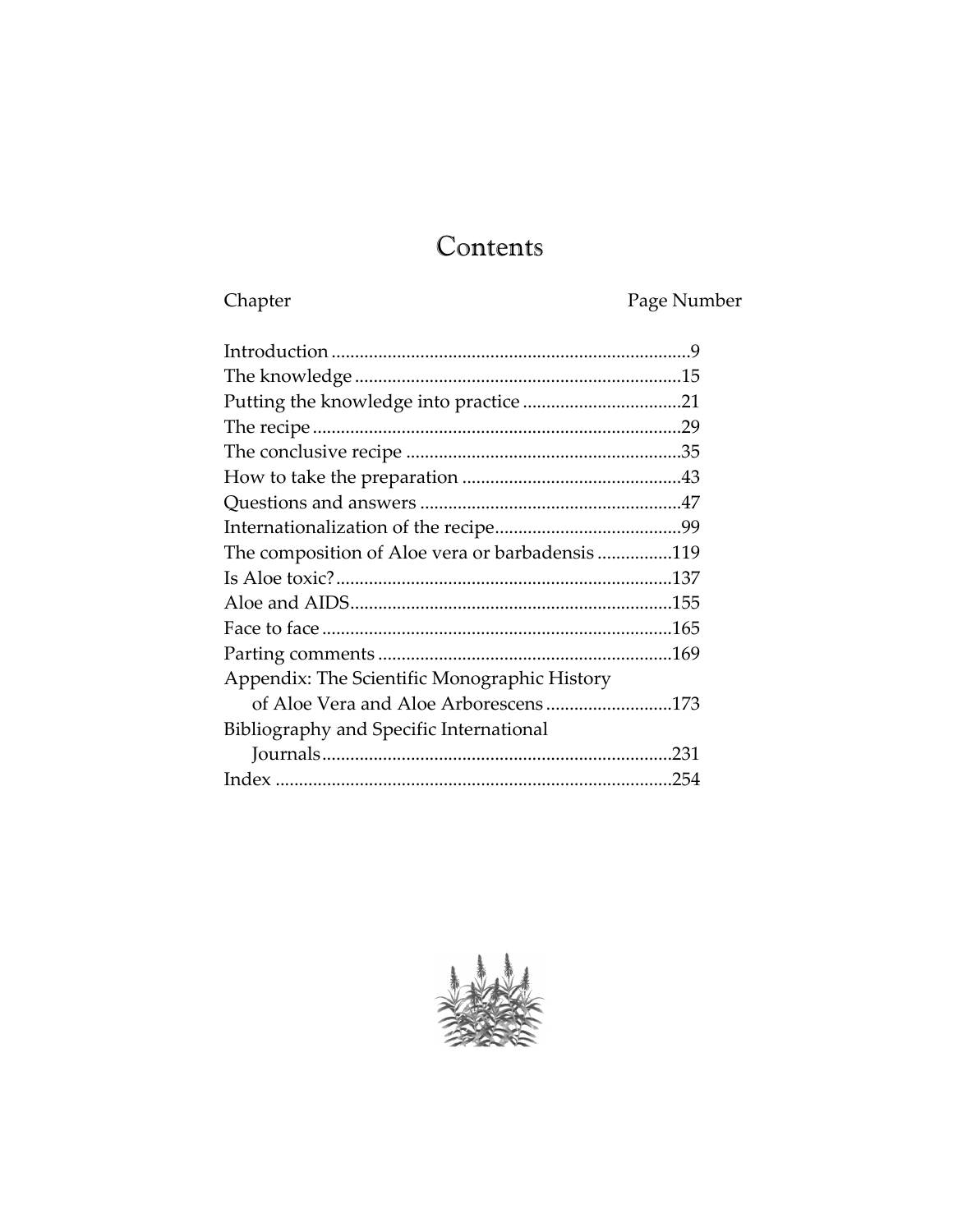# Introduction

After having heard of cancer being cured using the method explained in this book, many people have asked us to reveal the secret. The method we propose is contained in this work that I benevolently present to you to read.

I do not consider myself the creator of the recipe. Nor do I wish to appear as the pioneer, or the first to have used this recipe with positive results. This would not be true. Long before me, there were others who could claim this right.

This book is merely intended to publicize this method, which has proven effective on many occasions. If I have any credit, it is for having divulged it. What is written in these unpretentious pages is merely the record of a procedure that has given positive results, a procedure used by myself and others who know the recipe and use it with great success. Why not use the suggestions provided here in your case? The procedure is simple and easily available.

This recipe is inexpensive with no contraindications or negative side effects, targeted at alleviating the suffering of the sick and those directly or indirectly connected to them, who are sometimes helpless when faced with the enormity of the problem.

If some people have been cured using this simple and inexpensive method, why should we not offer the same opportunity to a great number of people? This is my goal.

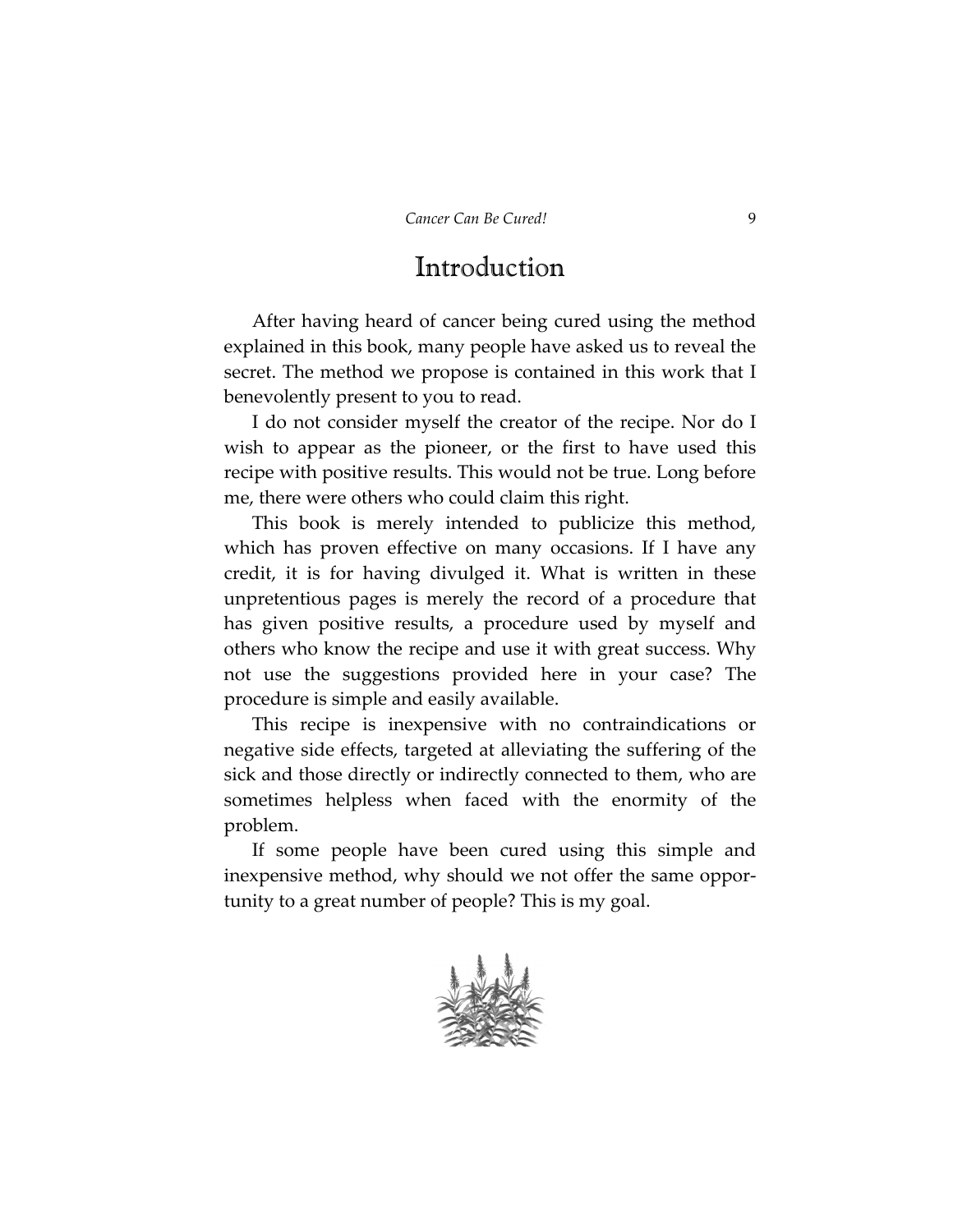#### 10 *Father Romano Zago, OFM*

I do not profess to offer a magic method. But, because of the importance of this method, I do not wish to keep it a secret or use it only for my own benefit. That would be selfish.

The idea is to inform people of the existence of a recipe to cure cancer that has already been used, to offer a method accessible to all who are interested. The book explains how those who wish to can put this opportunity into practice.

Moreover, I do not intend to set aside the commendable medical class or, even worse, to discredit all scientific studies carried out to solve the problem of cancer, this plague of the century. All research performed in the battle against this disease is worthy of great praise, wherever it comes from. All that has already been done and is still to be done to finally solve the problem continues to be valid and deserves our full support and consideration. We hope that continual development of these investigations will allow man to dominate this disease that has long been a source of anguish for mankind. Let us help one another in this common war; it affects us all and must involve us all.

I wish to offer my modest collaboration to alleviate the atrocious suffering of man, so humiliated by the inevitability of surgical operations and those applications that disfigure him, this being the only treatment currently available in traditional medicine. I wish to spare those suffering from cancer from the dreadful consequences of radiotherapy, chemotherapy (a true assault on the body!) and other techniques of this nature. The system indicated here is a great deal cheaper, painless and

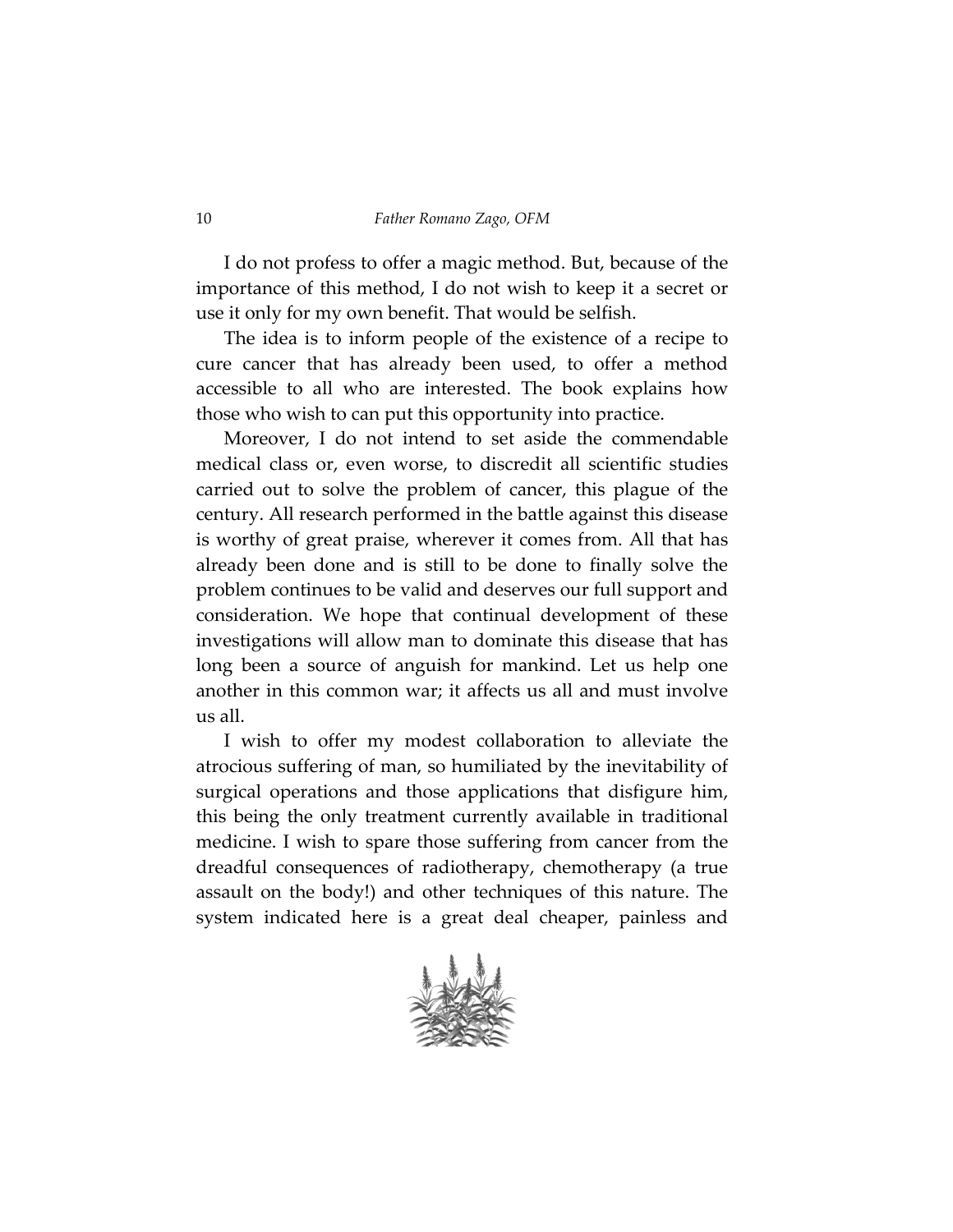natural. The human body heals itself, and nutrition derived from the Aloe arborescens plant provides the resources to accomplish the work.

People can use it from their own homes. The results are so satisfactory that people who have been healed, even those in the terminal phases of cancer, are able to return to their normal lives in two or three months, with even greater vigor and with a better quality of life, possibly because they are able to enjoy life once again after all had seemed irrevocably lost to them. I would like this recipe to be used along with all other methods, those already known and those still to be discovered, to form a united front to eliminate this fatal disease permanently from the face of the earth.

The purpose of this book, in its simplicity and clarity, is to provide a sign for those having to combat terrible illnesses such as cancer and other degenerative diseases.

Dear friend, if someone close to you has this dreadful disease and is undergoing the traditional treatments, offer them this simple method. It can work. It must work. It has caused true healing many, many times, saving lives. Oh, if there were only statistics on the healings that have taken place across the five continents! It costs nothing to try. You lose nothing. And a life can be saved.

Dear reader, it is my wish that, by following this simple, inexpensive, entirely natural method, without contraindications, you can restore your loved ones to health, allowing them to regain their full vitality, twice as joyfully, having seen the

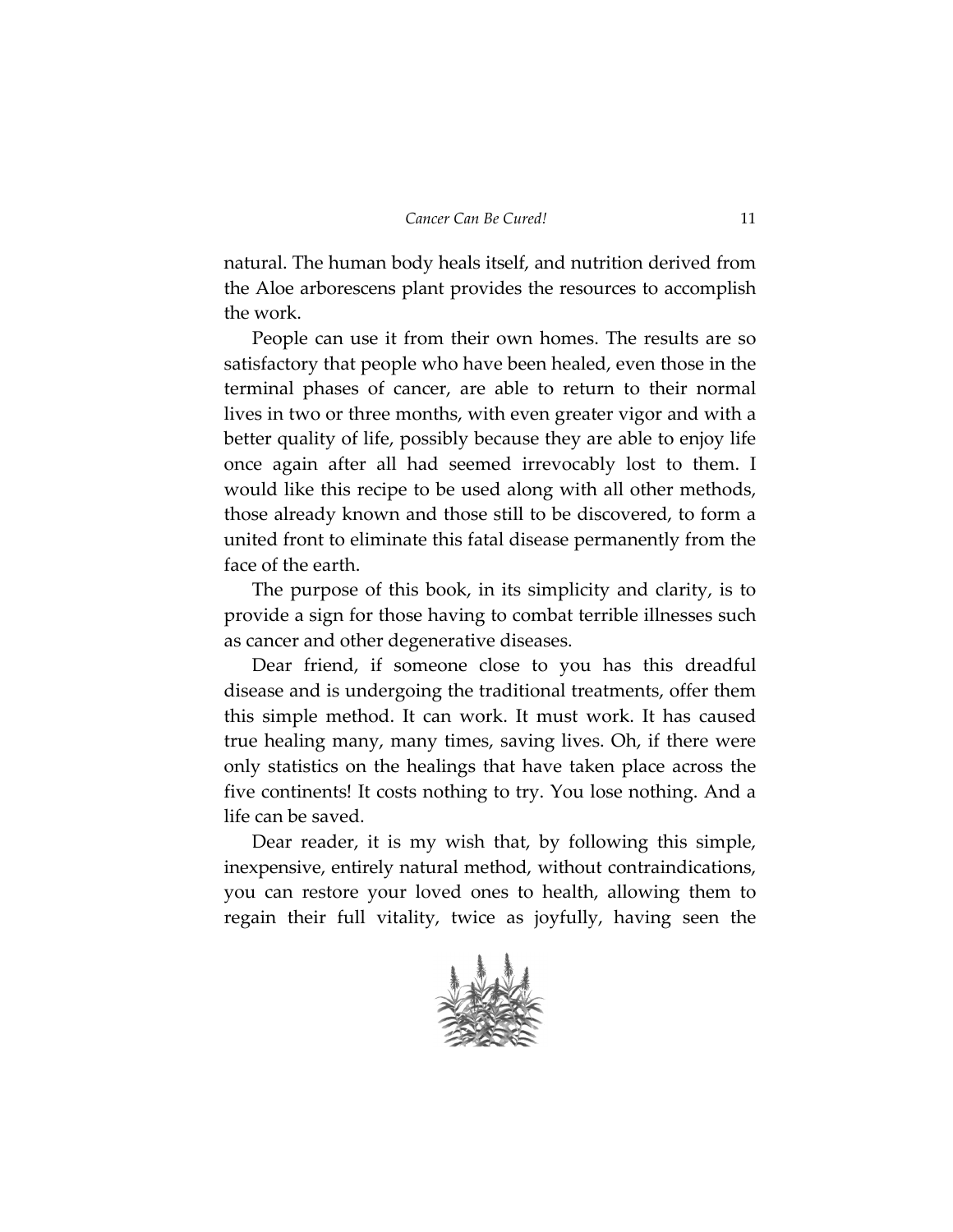specter of imminent death, a death that seemed inevitable, fade away. You will feel the indescribable euphoria of having defeated something that seemed beyond your power. It will be as if you have given those who have been healed new life; you will have returned them to share life with the other living beings.

And within you will sing: "Blessed is God who gave man so many plants and herbs useful to combat disease, to allow life to continue, and continue in health!"

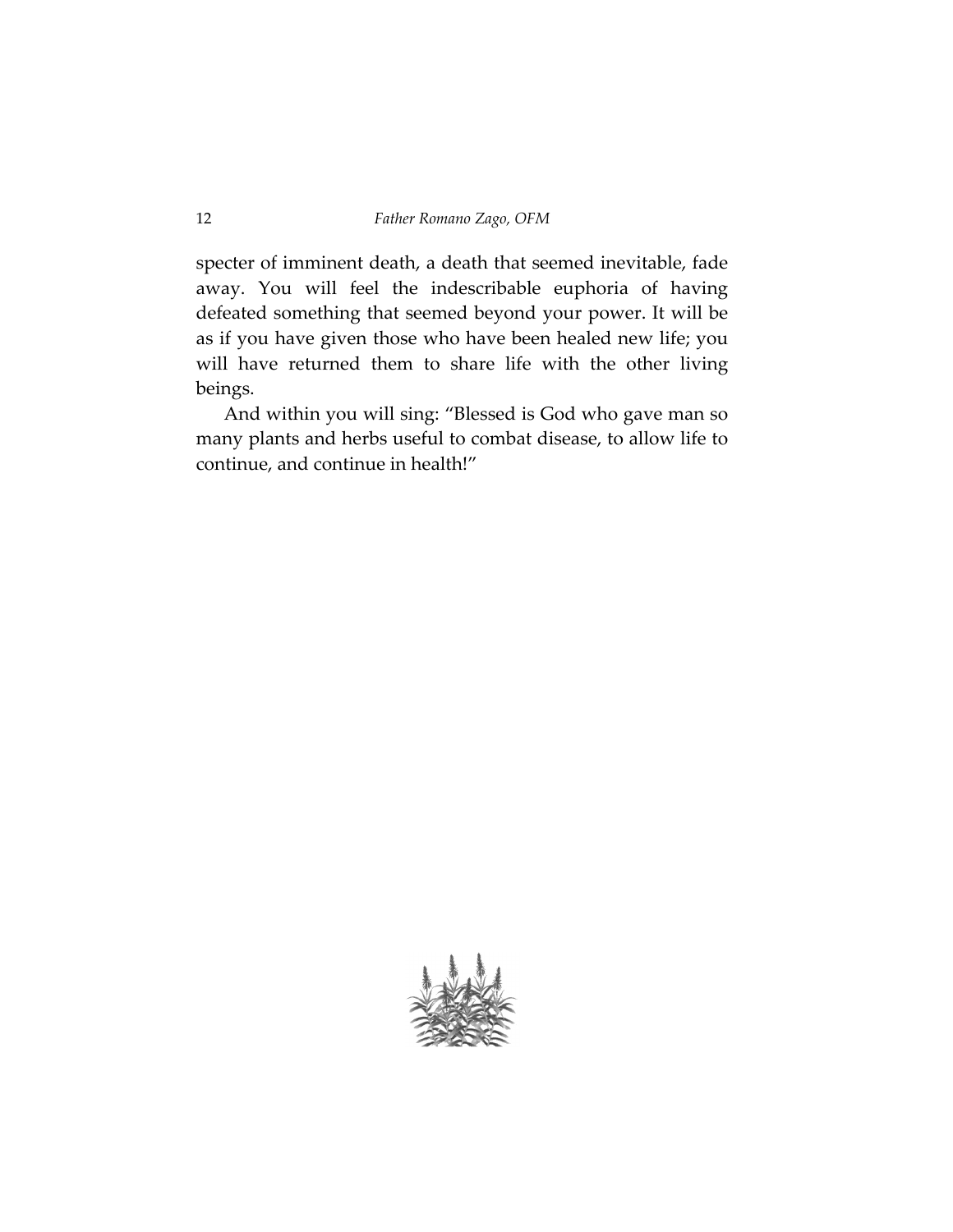If you don't know Aloe (there are 300 to 400 classified varieties, and hundreds still to be classified or for which research has not been performed), choose the plant shown on the cover of this book – Aloe "arborescens." There are some twenty varieties of arborescens, which is the most widely diffused species in Brazil. When I mention Aloe, I am referring to the arborescens variety.

Dr. Aldo Facetti, phytology technician and herbalist, who interviewed me for more than an hour on "TV Riviera," transmitted in the areas of Massa, Viareggio, Lucca, Pisa and Carrara, guarantees that "Aloe vera or barbadensis" provides 40% of the active ingredients against cancer, while the arborescens variety provides 70%. For ease in finding and using the recipe, it is printed on the back cover.

Many people cannot possibly prepare the juice recipe fresh from home for various reasons and must rely on a commercial source for this 10-day liquid recipe supplied in a 16-oz. dark bottle. In this case, it is important to choose a manufacturer that uses premierquality five-year old Aloe arborescens plants harvested at the proper time, processed by grinding the whole leaf into a juice without heating, cold pressing or freeze drying in order to retain all the active polysaccharides and phytonutrients needed to guarantee maximum effectiveness. Finally, the recipe must have at least 40% Aloe arborescens juice, honey, 1% alcohol and be stabilized for a long shelf life without the use of harmful preservatives.

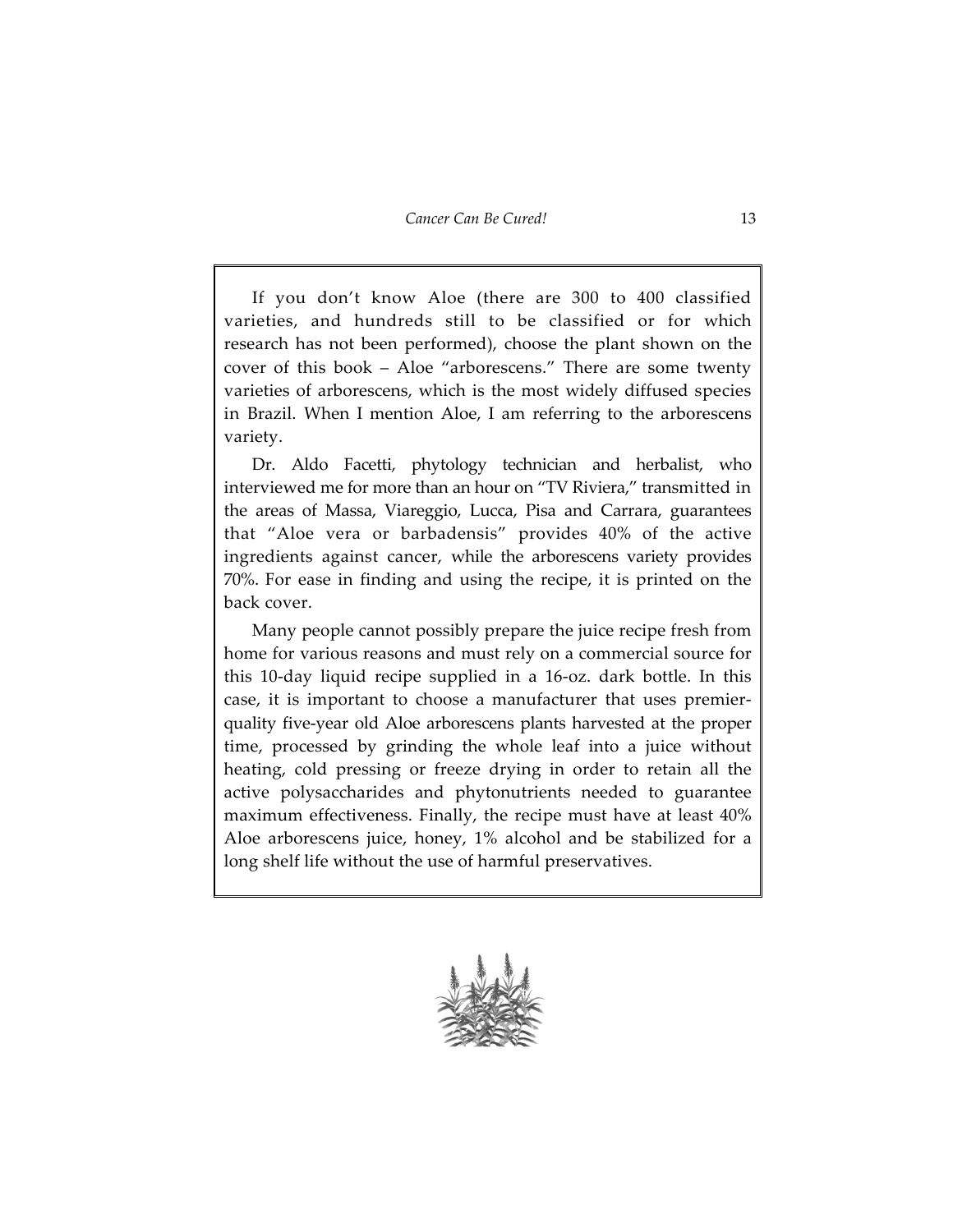that marks the limit between medicine and poison. The correct amount is always the most prudent choice. With a view to this, the reader can rest easy. We shall return to this subject in more detail, proving that Aloe is by no means toxic, as people say. If you find it useful, read the specific chapter on this subject.

After 10 years of experience in Brazil, in the East and also in Europe (especially Italy, Switzerland and Portugal), I feel I can write down the recipe without fear of erring.

1. Half a kilo (1.1 lbs.) of honey. Do not use synthetic or refined honeys and general fakes.

2. Between 40 and 50 ml (6-8 tsps) of grappa, whisky, cognac, etc. (pure alcohol, wine, beer and liqueurs cannot be used). **Note:** 40-50 ml is the equivalent of a measure of whisky or a small coffee cup.

3. 350 grams (.77 lbs.) of Aloe arborescens leaves. Use three or four leaves, depending on their length.

The person making up the preparation at home needn't be too meticulous. The three components must be as near as possible to the quantities above. The efficacy of the preparation will not be affected by exaggerating a bit or forgetting a detail. Therefore, there is no need for precise measurements using the scales. Instead, learn to prepare the blend freely, as if preparing a small corner of the garden to sow with flowers or vegetables. Use your sight and common sense. The essential thing is that these

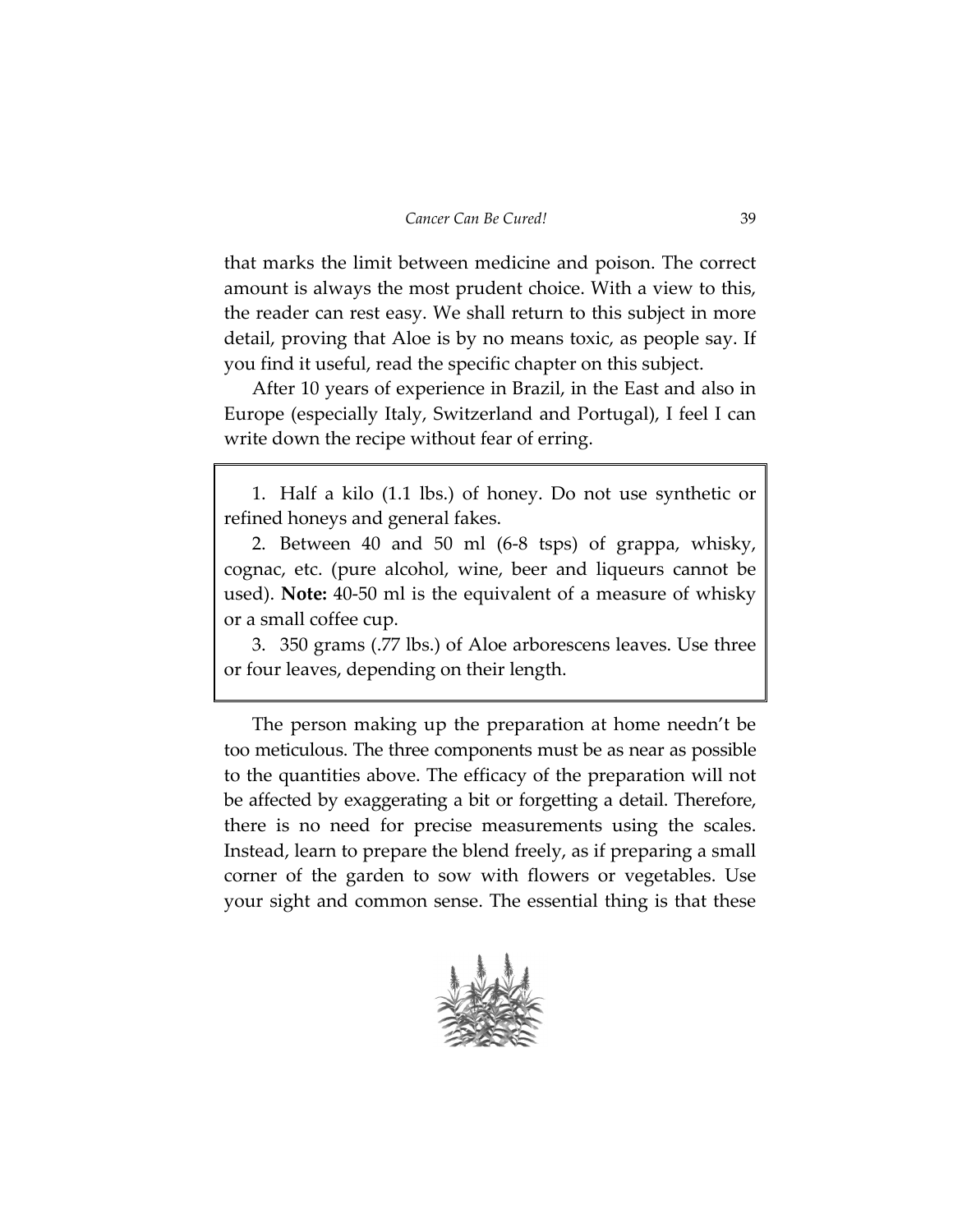components are included in the beverage. It is the combination of the components that gives the desired effect.

Remove dust or any other impurities left on the Aloe leaves by nature. Use an old cloth, dry or dampened, or a sponge, without getting the leaves wet (no water is used in the preparation).

Use a sharp knife to remove the spines along the edge of the leaves, chopping with a light hand, in one fell swoop from the top toward the bottom. To help the work of the blender, cut the leaves into pieces, as if preparing a normal blend, and blend the three components together.

Blend well, shredding all the material. In about a minute (depending on the power of the appliance), a kind of green mixture is produced, and it's ready. You have prepared the recipe that can even cure cancer.

We have seen that the authors are not in agreement over the exact quantities of ingredients used to make the preparation and, believing that each person has gained personal experience concerning the advice offered, I advise readers to choose the best variant of this recipe – the one they prefer, sweeter or more bitter, as they all promise to heal, which is the ultimate objective. It is necessary to prepare the blend using the ingredients given, complying approximately with the amounts prescribed.

Each time someone has cancer, prepare the mix with one Aloe leaf in half a kilo (1.1 lbs.) of honey and grappa, or with two, three or even four and more leaves. The important thing is to use the recipe.

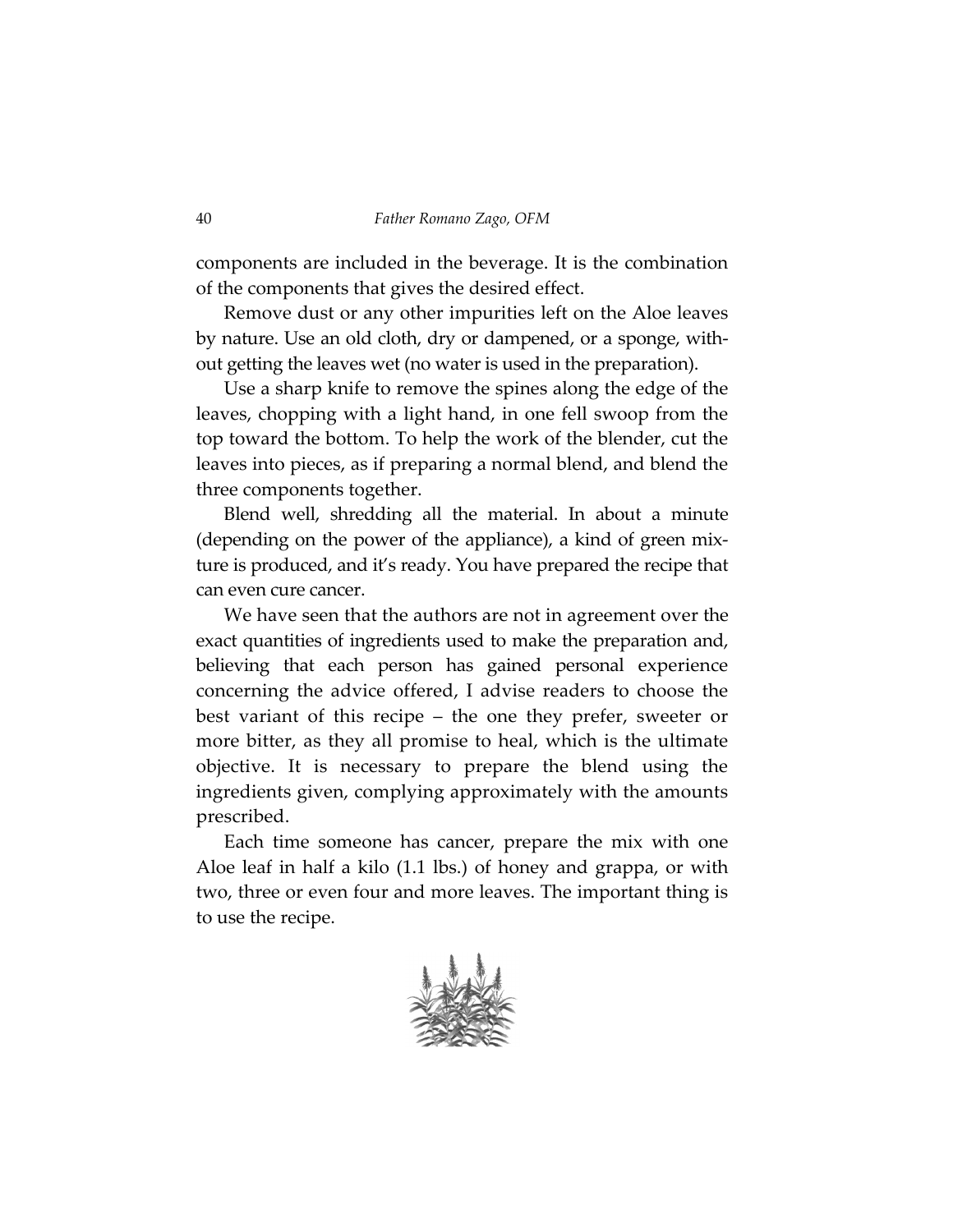persist. If you stop taking the treatment now, all will be lost. Particularly with cancer, you already know the most appropriate way to act, as this has been discussed in depth on the previous pages.

#### **Q. Is it possible to list the positive effects during the cure?**

A. Let us move on from cases that have been cured of cancer, as we have already discussed this subject in depth, to talk of the healing that has taken place in people who have used the preparation as a preventive measure, as they were sure they did not have cancer. The composition of the elements and the quantities are exactly the same as those used to treat someone with cancer.

 The doses are also the same. The treatment has cured or solved problems of the following nature:

- Acidity of the stomach
- Gastritis
- Ulcer
- Conjunctivitis
- Rubefaction (redness)
- Callosities (calluses)
- Spots on the skin
- Small wounds on the scalp
- Dandruff
- Rheumatism
- Arthritis

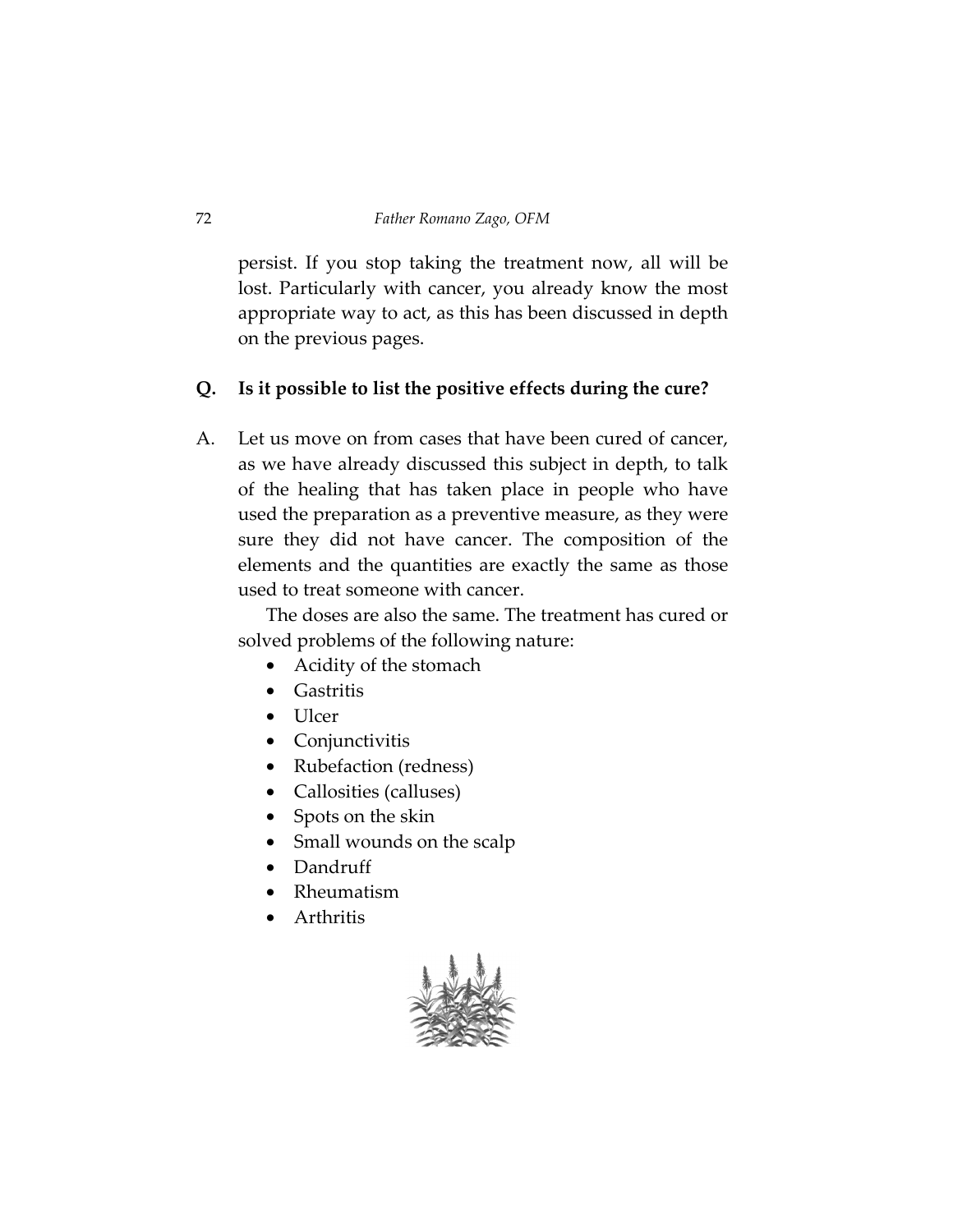- Intestinal polyps
- Uterine polyps
- Paralysis
- Deafness
- Parkinson's Disease
- Baldness
- Sinusitis
- Lupus
- Herpes on the vaginal labia or glans
- Psoriasis
- Epilepsy
- Athlete's foot

It has also:

- Regulated bowel, eliminating constipation
- Eliminated fungal infections
- Normalized cholesterol
- Regulated blood pressure
- Stimulated the appetite
- Created thinner and softer hair
- Regulated the menstrual cycle in women who have had irregular cycles since adolescence
- Solved problems of night-time sweating, both in winter or summer
- Improved sexual performance in men in their forties
- Improved breathing capacity in asthma sufferers

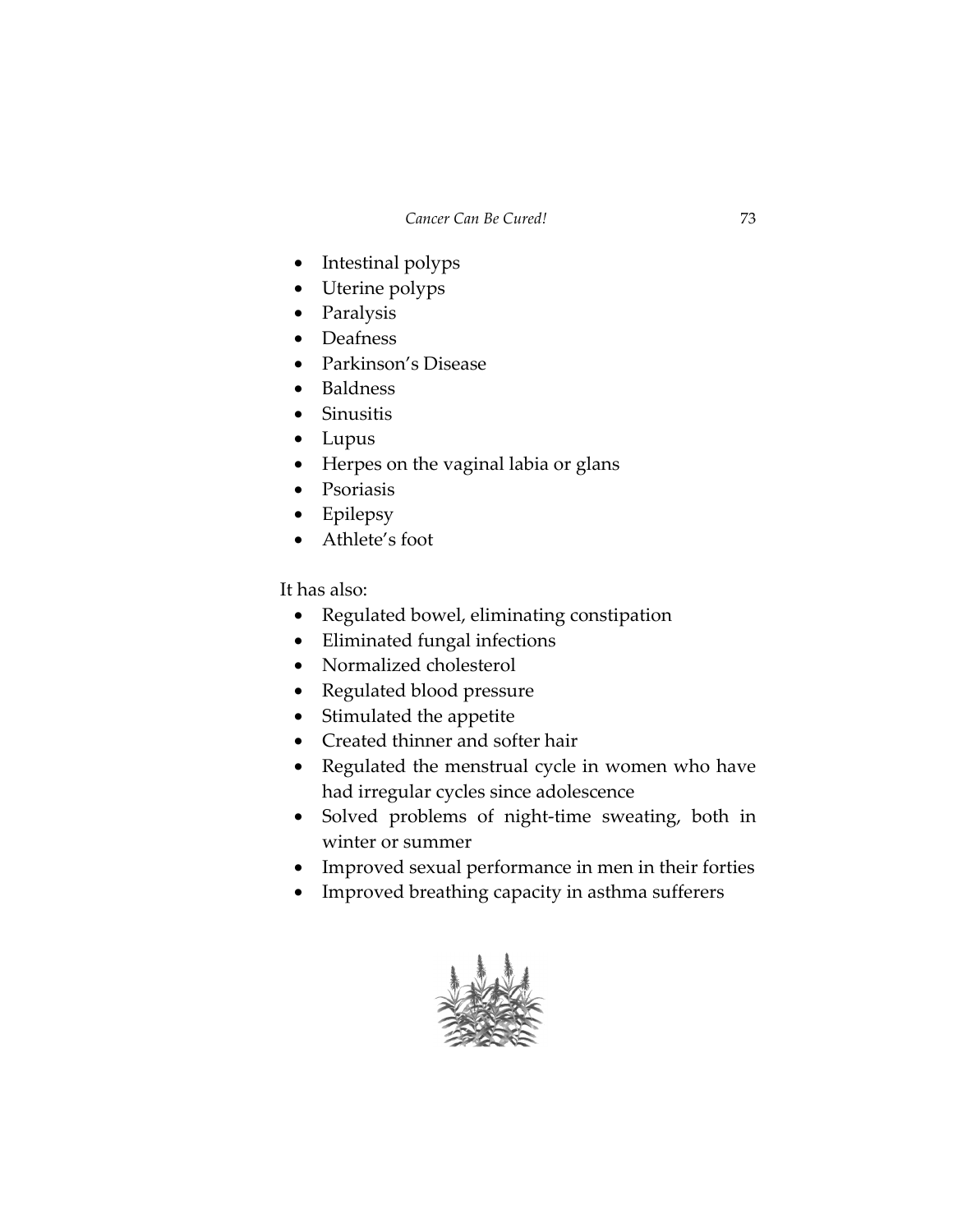#### 74 *Father Romano Zago, OFM*

- Regenerated an atrophied nail that was nothing but cartilage; strengthened the nail
- Prevented surgery in cases of prostate cancer in men about to be operated on
- Prevented surgery in cases of cancer of the bladder
- Eliminated persistent acne
- Eliminated catarrh, aiding expectoration
- Solved problems of bad digestion
- Improved bad breath
- Cured varicose ulcers
- Cured ulcers of the retina
- After four jars, cured from toxoplasmosis (cat virus) of the eye
- Led to recovery of sense of smell in people who had been without for many years

### **Q. What are the curative effects of Aloe used on its own, as a plant?**

- A. All the healings listed below have been confirmed by experience:
	- Fungal infections
	- Athlete's foot
	- Callosities in 24 hours without pain
	- Fistula on the gums, in the form of a deep and narrow channel
	- Tumor between the toes

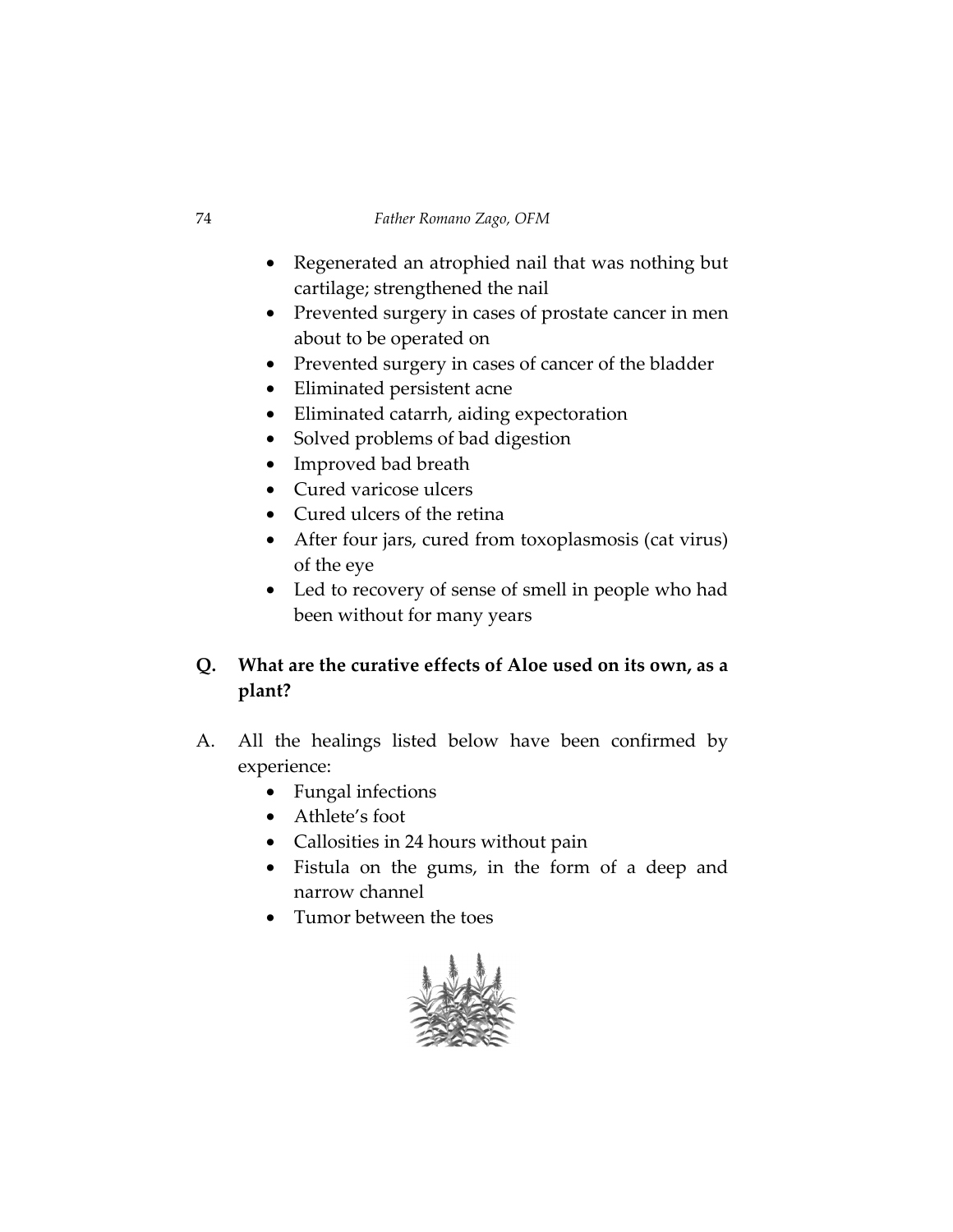- Abscesses
- Dandruff, strengthening the scalp; it is a hair tonic
- Insect bites (bee, wasp, spider, mosquito, etc.)
- Scalding in domestic accidents
- Burns from x-rays
- Small cuts caused by domestic accidents (powerful cicatrisation, or healing of the wound)
- Anti-tetanus
- Eczema
- Erysipelas (acute disease of the skin and subcutaneous tissue caused by a species of hemolytic streptococcus and marked by localized inflammation and fever; also called Saint Anthony's fire)
- Ophthalmia (inflammation of the eye)
- As a suppository, it has cured hemorrhoids
- Dissolved in water, used to clear the liver
- Purifies air in a smoke-polluted room
- Works well against anemia
- Constipation: it regulates the bowel
- Rheumatism
- Cicatrizes (heals) ulcers of the retina or any other wound to the eye
- Eliminates verrucas (warts)
- Effective in combating acne
- Effective in combating worms
- Dissolved in water, it cures acidity of the stomach, gastritis, peptic ulcer

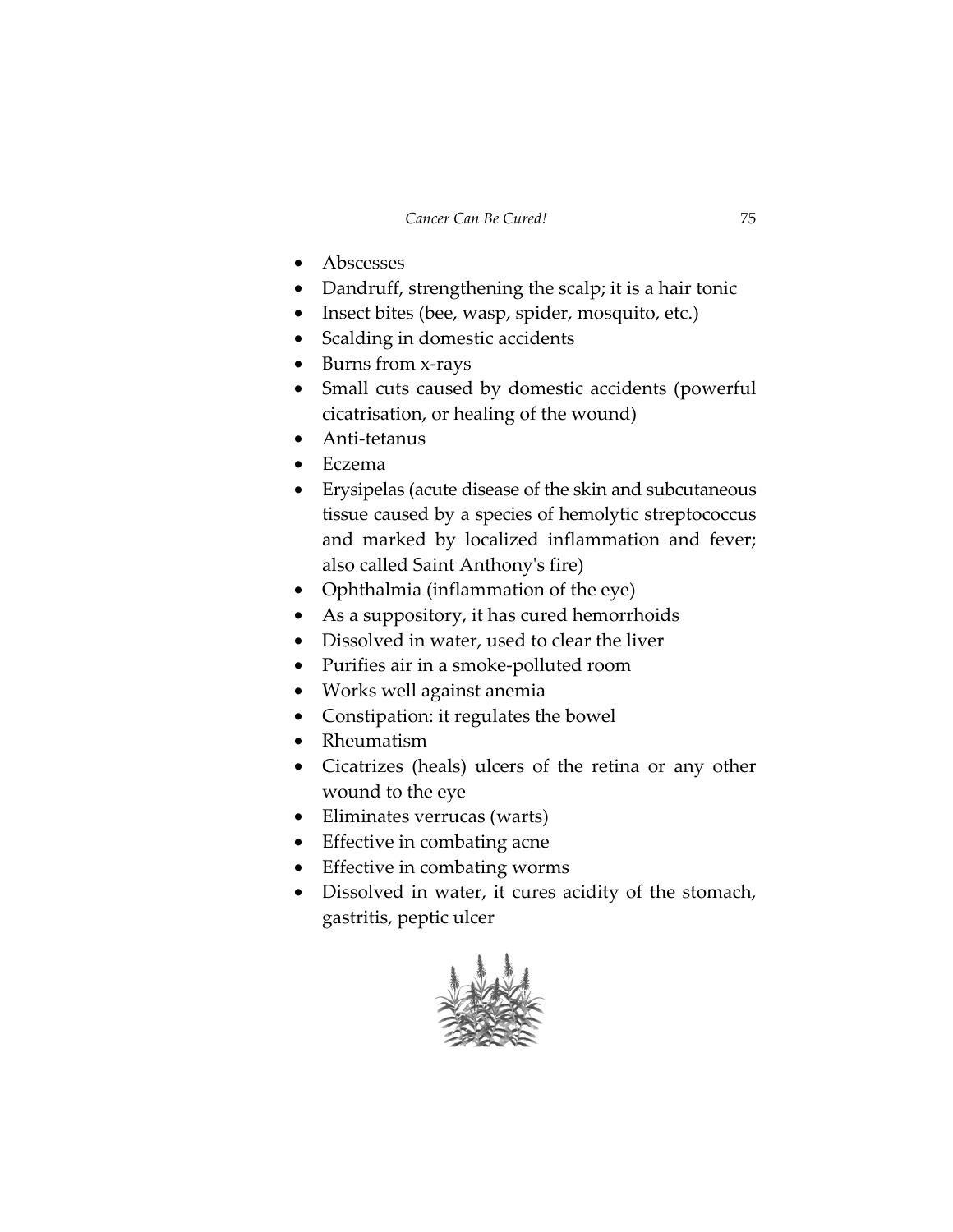#### 76 *Father Romano Zago, OFM*

 In all experiences or the majority of cases quoted, Aloe is applied locally, used externally. You can either use the gel-like substance inside the leaf, or it can be blended and the particles filtered to remove skin and spines. It must be applied with a syringe, a dropper, or cotton wool or gauze soaked in the preparation to the part with the problem.

 If you think the answer to the last two questions exaggerates, you should take the time to read the list of diseases that have been overcome in the United States, on pages 40-41 of the book **Silent Healer (A Modern Study on Aloe Vera)** by Bill C. Coats, R. Ph, with Robert Ahola: In her studies and accurate reports on Aloe vera, author Carol Miller Kent gives a long list of all diseases cured with Aloe vera or barbadensis. Here it is:

- A wide range of skin diseases, including sunburn and burns from x-rays
- Ulcers
- Pustules, exanthema (a skin eruption), itchiness, abrasions, wasp, bee and mosquito stings
- Poisonous plants
- Allergic reactions
- Eruptions and reddening of the skin in children
- Chapped skin and lips
- Dandruff
- Eczema
- Dermatitis

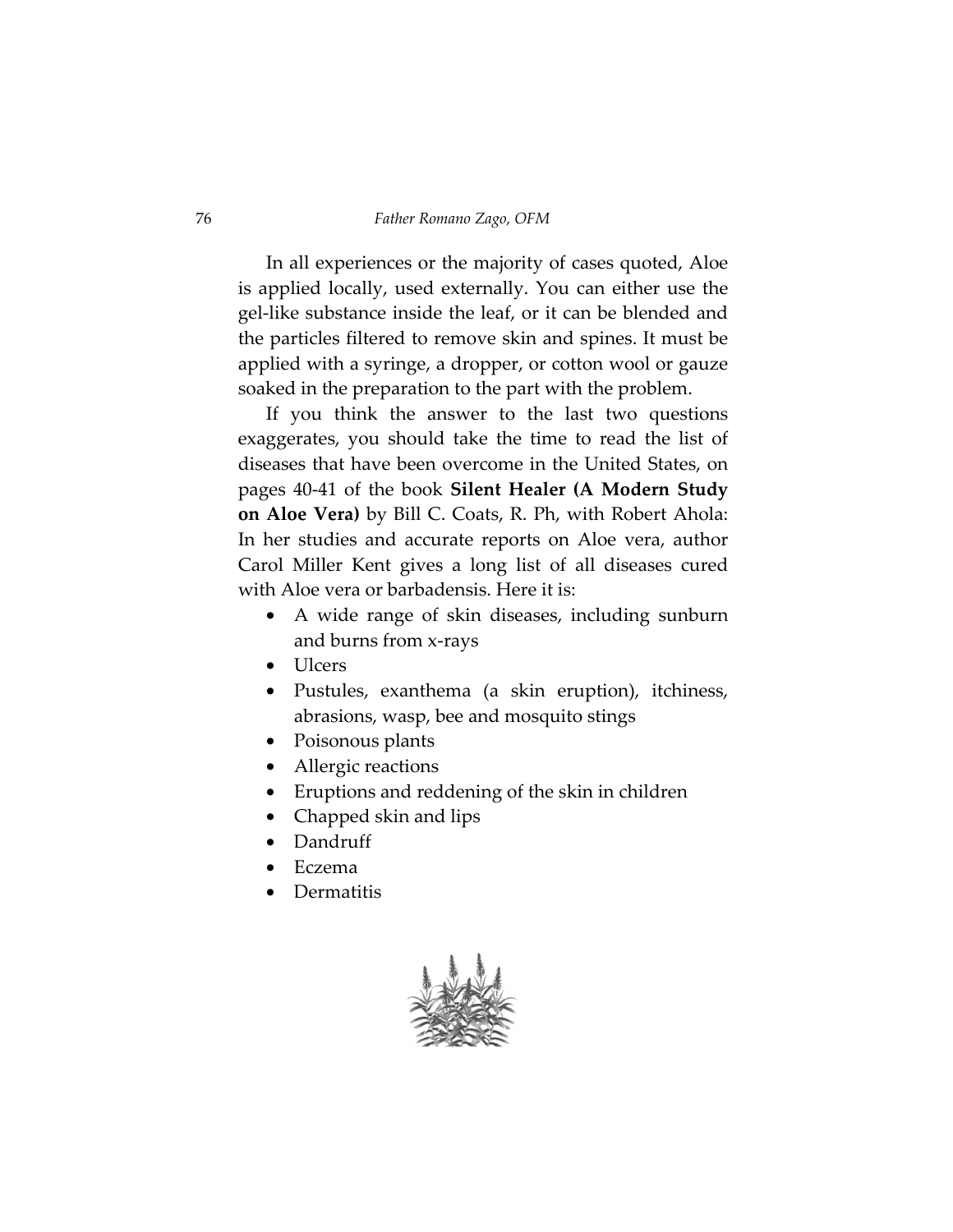- Impetigo (a contagious bacterial skin infection, usually of children, that is characterized by the eruption of superficial pustules and the formation of thick yellow crusts, commonly on the face)
- Psoriasis
- Urticaria (hives)
- Body wounds
- Reddening of the skin caused by heat
- Skin cancer
- Herpes zoster
- Cracks on nipples of breast-feeding mothers
- Ingrown toe nails
- Acne, brown or white marks on the skin (liver marks or chloasmata, congenital marks)
- Fibrosis, cuts, contusions, lacerations, dry or weeping lesions
- Chronic ulcers
- Abscesses
- Herpes simplex (of the mouth and lips), mouth and throat irritations
- Gingivitis
- Tonsillitis
- Staphylococcus infections
- Conjunctivitis
- Sties
- Ulcer of the cornea
- Catarrh, perforated eardrum

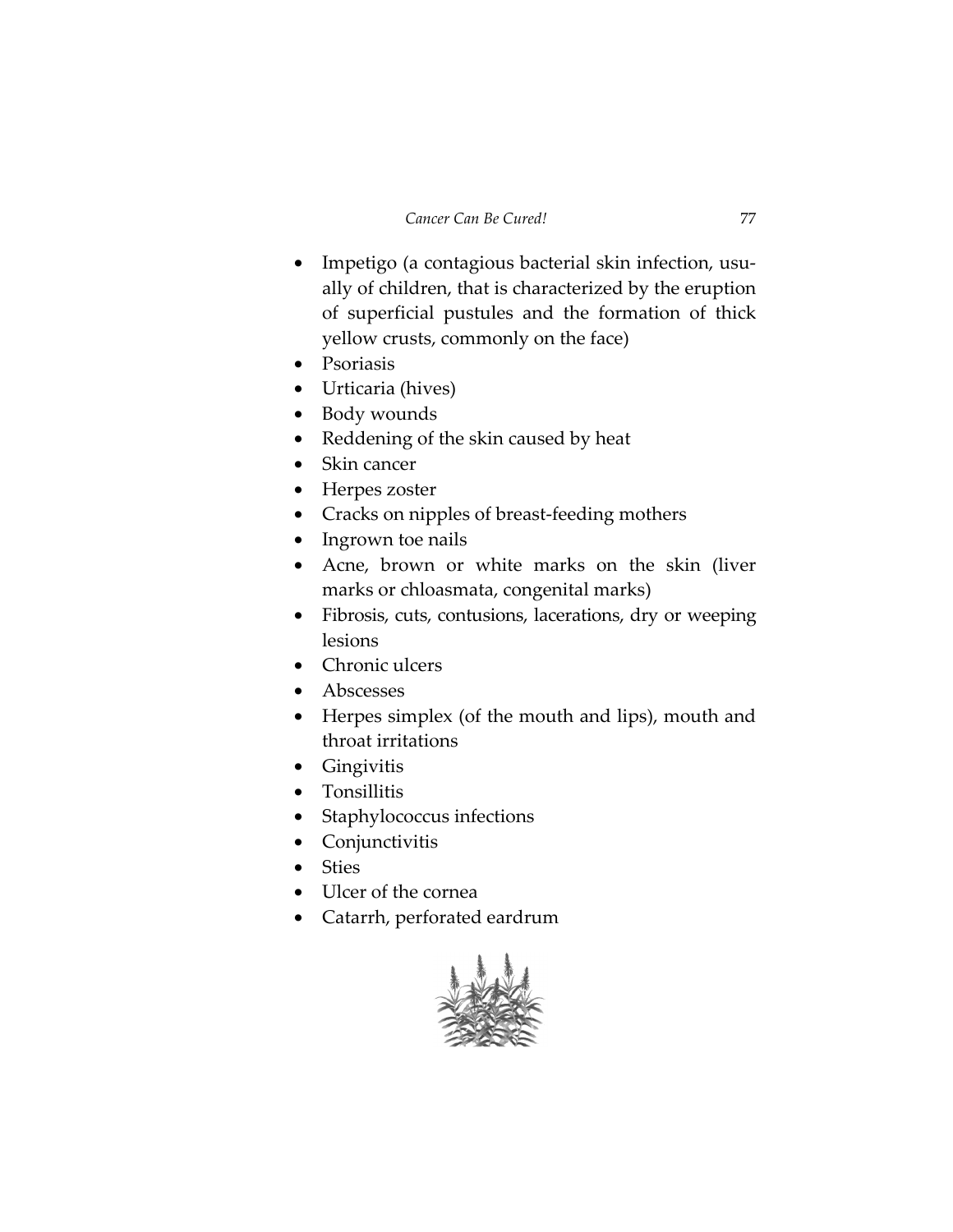- **Mycosis**
- Fungi in general
- Itchy anus and vulva
- Vaginal infections
- Venereal wounds
- Muscle cramps
- Distortions
- Tumors
- Bursitis
- Tendonitis
- Hair loss

 Used internally, it is said that Aloe vera calms headaches, insomnia, breathlessness, stomach disorders, indigestion, acidity, gastritis, peptic and duodenal ulcers, colitis, hemorrhoids, urinary infections, prostatitis (inflammation of prostate gland), inflamed fistulas and cysts, diabetes, hypertension, rheumatism and arthritis, threadworm and other parasites, cures infertility caused by amenorrhea and optimizes any imbalance caused or worsened by taking too many sugary and acidy substances.

 A quick glance at the list brings to mind other diseases, including ventricular ulcer, diverticulitis, pulmonary sediments, sinusitis, moniliasis, trachoma, scleroderma, proteus infections, and snake bites. We can add that Aloe vera is a perfect deodorant, an excellent after-shave lotion, cleans